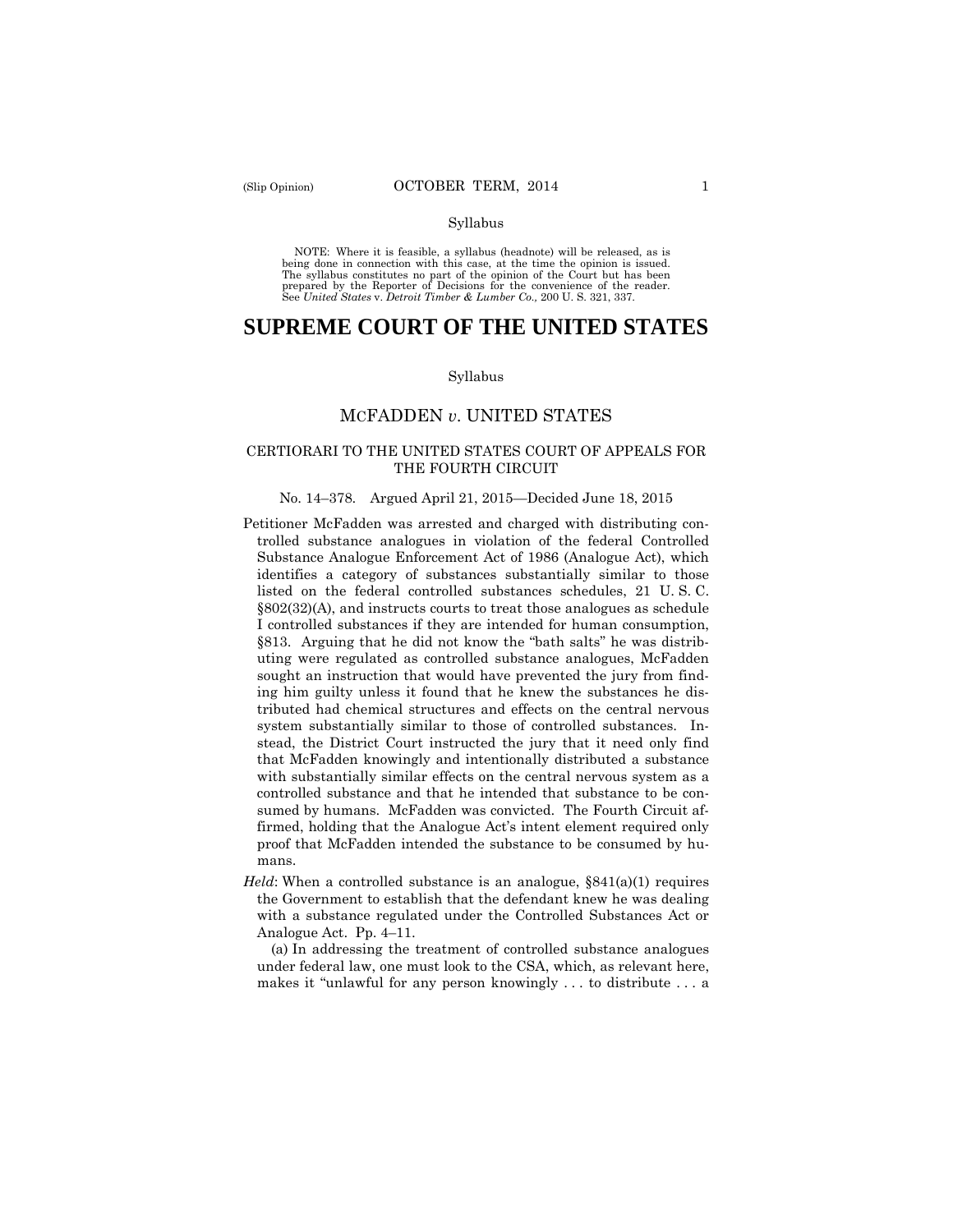#### Syllabus

controlled substance."  $\S 841(a)(1)$ . The ordinary meaning of that provision requires a defendant to know only that the substance he is distributing is some unspecified substance listed on the federal drug schedules. Thus, the Government must show either that the defendant knew he was distributing a substance listed on the schedules, even if he did not know which substance it was, or that the defendant knew the identity of the substance he was distributing, even if he did not know it was listed on the schedules.

Because the Analogue Act extends that framework to analogous substances, the CSA's mental-state requirement applies when the controlled substance is, in fact, an analogue. It follows that the Government must prove that a defendant knew that the substance he was distributing was "a controlled substance," even in prosecutions dealing with analogues. That knowledge requirement can be established in two ways: by evidence that a defendant knew that the substance he was distributing is controlled under the CSA or Analogue Act, regardless of whether he knew the substance's identity; or by evidence that the defendant knew the specific analogue he was distributing, even if he did not know its legal status as a controlled substance analogue. A defendant with knowledge of the features defining a substance as a controlled substance analogue, §802(32)(A), knows all of the facts that make his conduct illegal. Pp. 4–8.

(b) The Fourth Circuit did not adhere to §813's command to treat a controlled substance analogue as a controlled substance listed in schedule I by applying  $\S 841(a)(1)$ 's mental-state requirement. Instead, it concluded that the only mental-state requirement for analogue prosecutions is the one in §813—that an analogue be "intended for human consumption." That conclusion is inconsistent with the text and structure of the statutes.

Neither the Government's nor McFadden's interpretation fares any better. The Government's contention that §841(a)(1)'s knowledge requirement as applied to analogues is satisfied if the defendant knew he was dealing with a substance regulated under some law ignores  $§841(a)(1)$ 's requirement that a defendant know he was dealing with "a controlled substance." That term includes only drugs listed on the federal drug schedules or treated as such by operation of the Analogue Act; it is not broad enough to include all substances regulated by any law. McFadden contends that a defendant must also know the substance's features that cause it to fall within the scope of the Analogue Act. But the key fact that brings a substance within the scope of the Analogue Act is that the substance is "controlled," and that fact can be established in the two ways previously identified. *Staples* v. *United States*, 511 U. S. 600, distinguished. Contrary to McFadden's submission, the canon of constitutional avoidance "has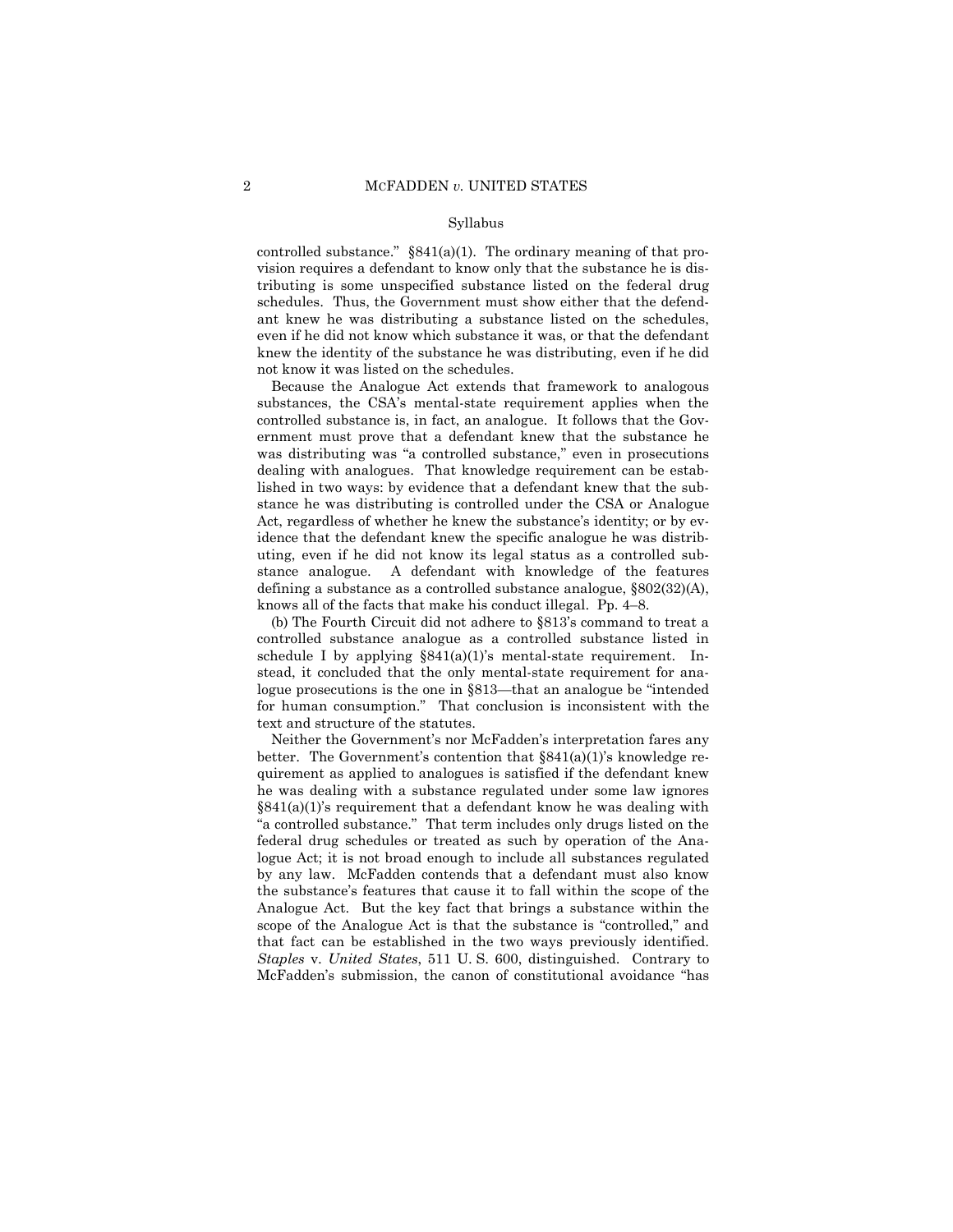### Syllabus

no application" in the interpretation of an unambiguous statute such as this one. *Warger* v. *Shauers*, 574 U. S. \_\_\_, \_\_\_. But even if the statute were ambiguous, the scienter requirement adopted here "alleviate[s] vagueness concerns" under this Court's precedents. *Gonzales* v. *Carhart*, 550 U. S. 124, 149. Pp. 8–10.

(c) The Government argues that no rational jury could have concluded that McFadden was unaware that the substances he was distributing were controlled under the CSA or Analogue Act and that any error in the jury instruction was therefore harmless. The Fourth Circuit, which did not conduct a harmless-error analysis, is to consider that issue in the first instance. Pp. 10–11.

753 F. 3d 432, vacated and remanded.

THOMAS, J., delivered the opinion of the Court, in which SCALIA, KENNEDY, GINSBURG, BREYER, ALITO, SOTOMAYOR, and KAGAN, JJ., joined. ROBERTS, C. J., filed an opinion concurring in part and concurring in the judgment.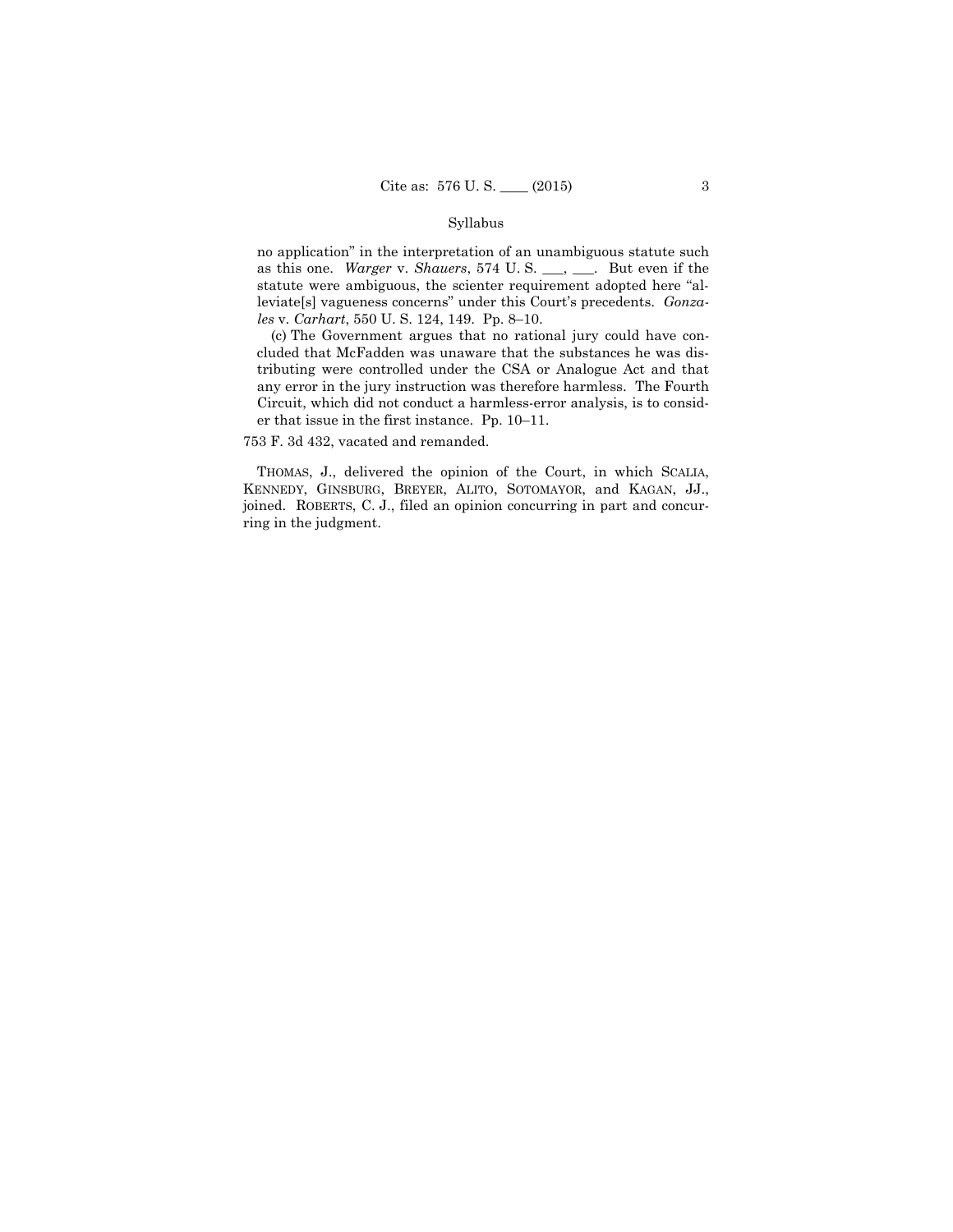preliminary print of the United States Reports. Readers are requested to notify the Reporter of Decisions, Supreme Court of the United States, Wash- ington, D. C. 20543, of any typographical or other formal errors, in order that corrections may be made before the preliminary print goes to press. NOTICE: This opinion is subject to formal revision before publication in the

## $\frac{1}{2}$  , where  $\frac{1}{2}$ **SUPREME COURT OF THE UNITED STATES**

#### $\frac{1}{2}$  ,  $\frac{1}{2}$  ,  $\frac{1}{2}$  ,  $\frac{1}{2}$  ,  $\frac{1}{2}$  ,  $\frac{1}{2}$ No. 14–378

## STEPHEN DOMINICK MCFADDEN, PETITIONER *v.* UNITED STATES

## ON WRIT OF CERTIORARI TO THE UNITED STATES COURT OF APPEALS FOR THE FOURTH CIRCUIT

#### [June 18, 2015]

## JUSTICE THOMAS delivered the opinion of the Court.

The Controlled Substance Analogue Enforcement Act of 1986 (Analogue Act) identifies a category of substances substantially similar to those listed on the federal controlled substance schedules, 21 U. S. C. §802(32)(A), and then instructs courts to treat those analogues, if intended for human consumption, as controlled substances listed on schedule I for purposes of federal law, §813. The Controlled Substances Act (CSA) in turn makes it unlawful knowingly to manufacture, distribute, or possess with intent to distribute controlled substances. §841(a)(1). The question presented in this case concerns the knowledge necessary for conviction under  $\S 841(a)(1)$  when the controlled substance at issue is in fact an analogue.

We hold that  $\S 841(a)(1)$  requires the Government to establish that the defendant knew he was dealing with "a controlled substance." When the substance is an analogue, that knowledge requirement is met if the defendant knew that the substance was controlled under the CSA or the Analogue Act, even if he did not know its identity. The knowledge requirement is also met if the defendant knew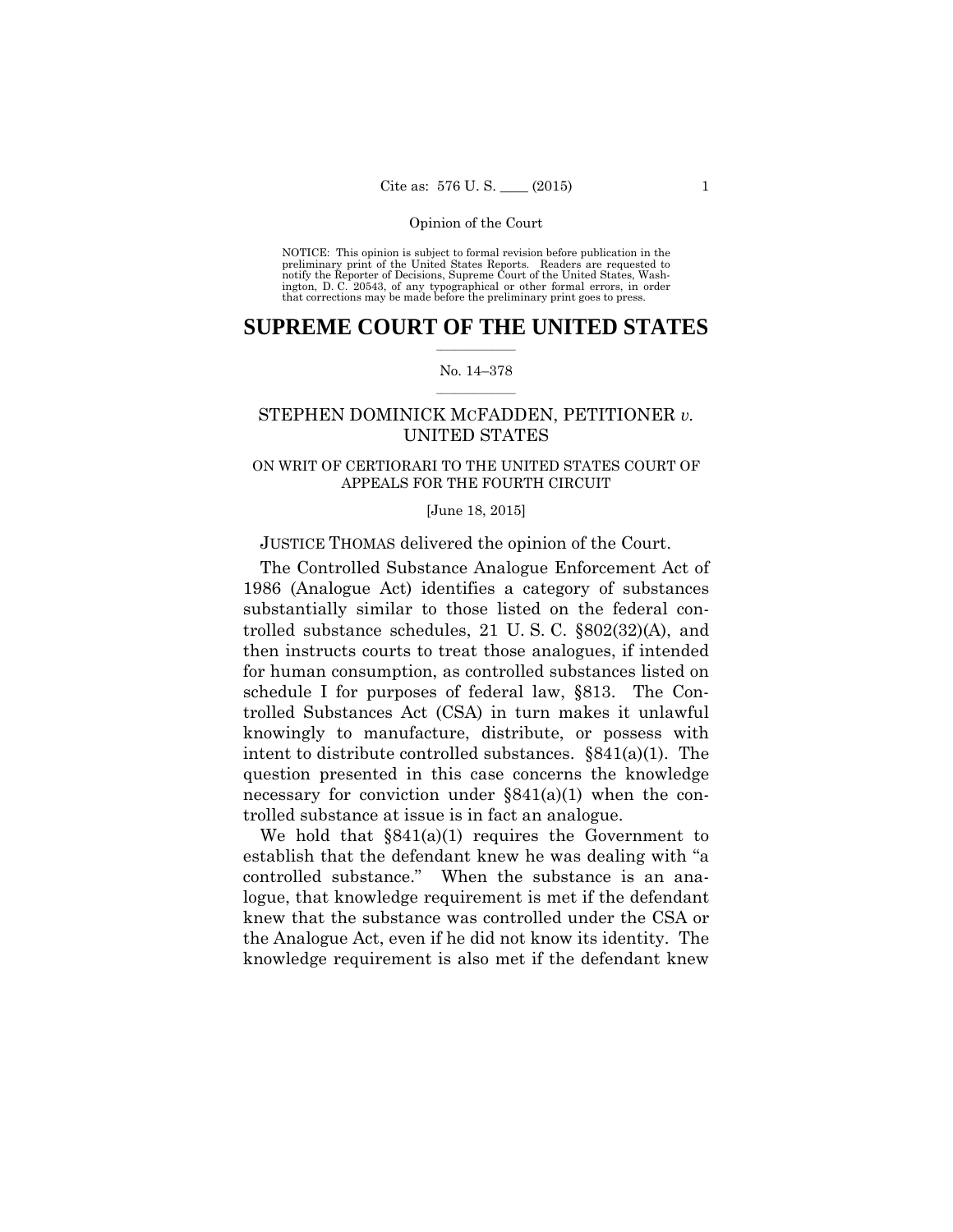the specific features of the substance that make it a "'controlled substance analogue.'" §802(32)(A). Because the U. S. Court of Appeals for the Fourth Circuit approved a jury instruction that did not accurately convey this knowledge requirement, we vacate its judgment and remand for that court to determine whether the error was harmless.

I

In 2011, law enforcement officials in Charlottesville, Virginia, began investigating individuals at a Charlottesville video store for suspected distribution of "bath salts"—various recreational drugs used to produce effects similar to those of cocaine, methamphetamine, and other controlled substances. The owner of the store, Lois McDaniel, had been purchasing bath salts from petitioner Stephen McFadden for several months. McFadden had marketed the substances to her as "Alpha," "No Speed," *"*Speed," "Up," and "The New Up," and had compared them to cocaine and crystal meth. He had often sold those products with labels borrowing language from the Analogue Act, asserting that the contents were "not for human consumption" or stating that a particular product "does not contain any of the following compounds or analogues of the following compounds" and listing controlled substances. McDaniel purchased the bath salts for \$15 per gram and resold them for \$30 to \$70 per gram.

After investigators had conducted two controlled buys from the store and confronted McDaniel, she agreed to cooperate in their investigation by making five controlled buys from McFadden. The Government intercepted the substances McFadden sent when they arrived at the local FedEx store. Like the substances sold in the video store, these substances were white and off-white powders packaged in small plastic bags. Chemical analysis identified the powders as containing, among other substances, 3,4-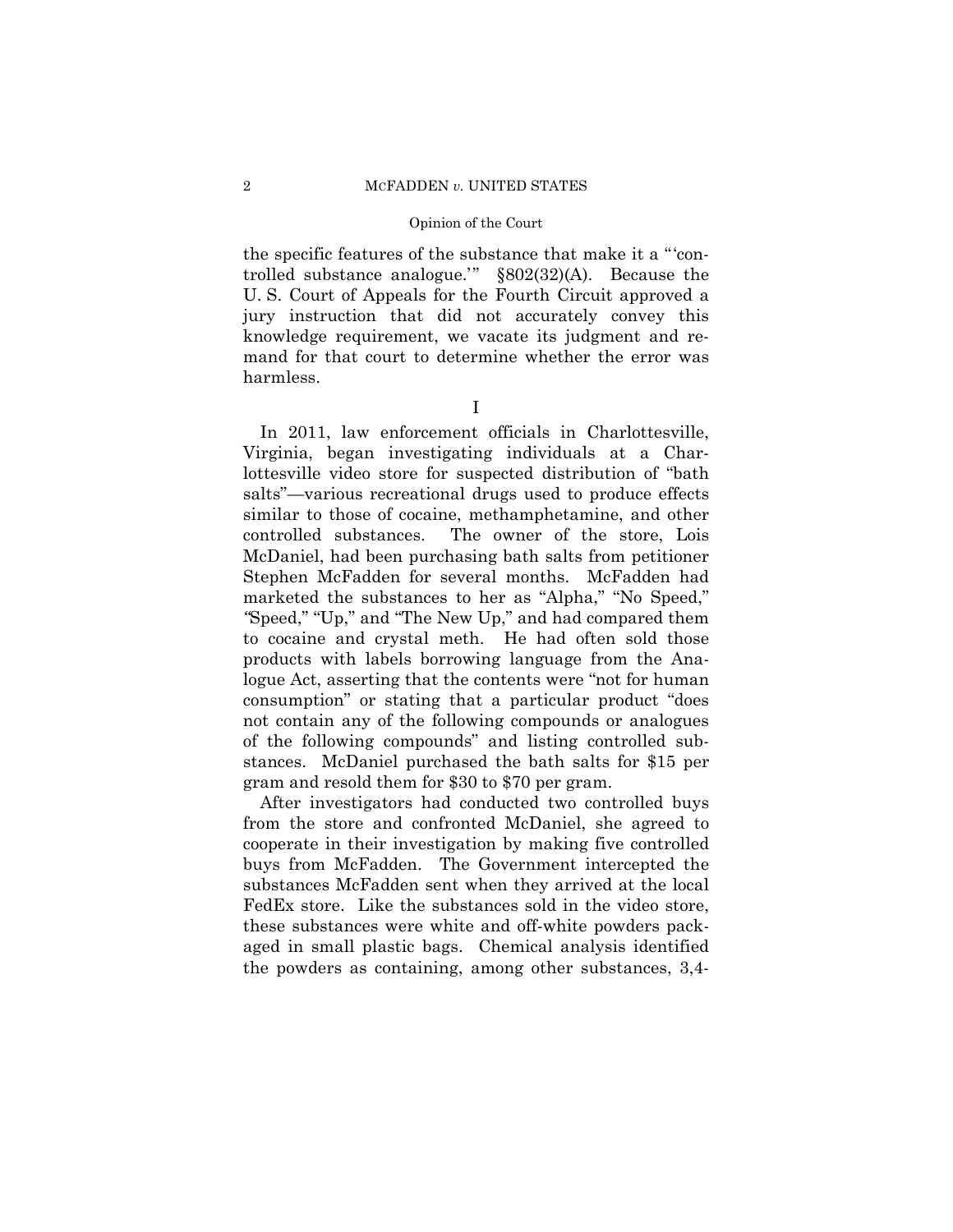Methylenedioxypyrovalerone, also known as MDPV; 3,4- Methylenedioxy-N-methylcathinone, also known as Methylone or MDMC; and 4-Methyl-N-ethylcathinone, also known as 4-MEC. When ingested, each of these substances is capable of producing effects on the central nervous system similar to those that controlled substances (such as cocaine, methamphetamine, and methcathinone) produce.

A federal grand jury indicted McFadden on eight counts of distribution of controlled substance analogues and one count of conspiracy. At trial, McFadden argued that he did not know the substances he was distributing were regulated as controlled substances under the Analogue Act. He and the Government also disagreed about what knowledge was required for a conviction. The Government sought an instruction requiring only "[t]hat the defendant knowingly and intentionally distributed a mixture or substance ... [t]hat ... was a controlled substance analogue ... with the intent that it be consumed by humans." App. 26–27. McFadden sought a more demanding instruction requiring that he "knew that the substances that he was distributing possessed the characteristics of controlled substance analogues," including their chemical structures and effects on the central nervous system. *Id.*, at 29–30. The District Court compromised, instructing the jury that the statute required that "the defendant knowingly and intentionally distributed a mixture or substance that has" substantially similar effects on the nervous system as a controlled substance and "[t]hat the defendant intended for the mixture or substance to be consumed by humans." *Id.*, at 40.

The jury convicted McFadden on all nine counts. On appeal, McFadden insisted that the District Court "erred in refusing to instruct the jury that the government was required to prove that he knew, had a strong suspicion, or deliberately avoided knowledge that the [substances]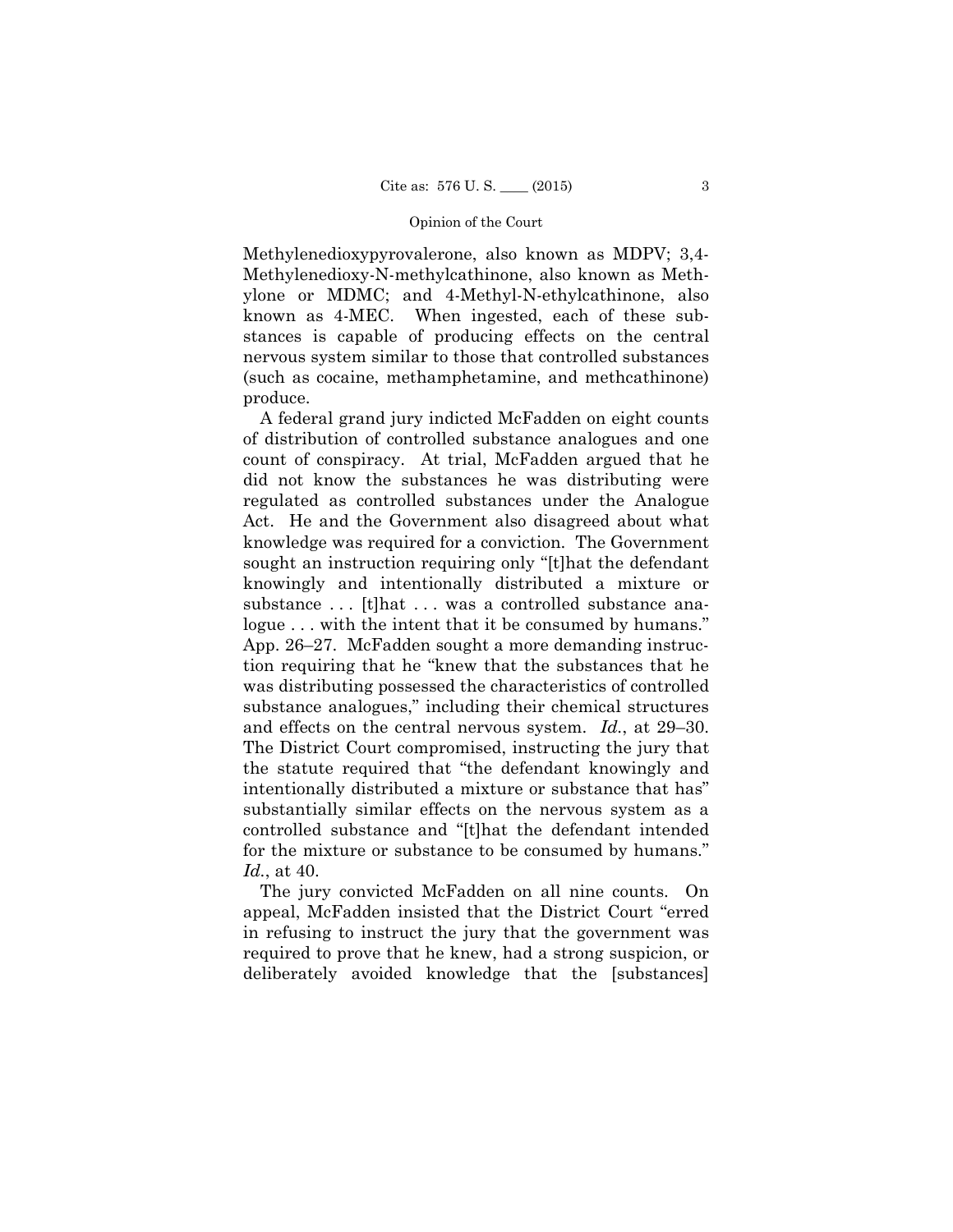possessed the characteristics of controlled substance analogues." 753 F. 3d 432, 443 (CA4 2014). Rejecting that argument, the Court of Appeals affirmed. *Id.,* at 444, 446. Stating that it was bound by Circuit precedent, the court concluded that the "intent element [in the Act] requires [only] that the government prove that the defendant meant for the substance at issue to be consumed by humans." *Id.*, at 441; see *id.*, at 444.

We granted a writ of certiorari,  $574$  U. S  $\_\_$  (2015), and now vacate the judgment of the Court of Appeals and remand.

> II A

The Analogue Act requires a controlled substance analogue, if intended for human consumption, to be treated "as a controlled substance in schedule I" for purposes of federal law. §1201, 100 Stat. 3207–13, 21 U. S. C. §813. We therefore must turn first to the statute that addresses controlled substances, the CSA. The CSA makes it "unlawful for any person knowingly or intentionally . . . to manufacture, distribute, or dispense, or possess with intent to manufacture, distribute, or dispense, a controlled substance." §401(a)(1), 84 Stat. 1260, 21 U. S. C. §841(a)(1). Under the most natural reading of this provision, the word "knowingly" applies not just to the statute's verbs but also to the object of those verbs—"*a* controlled substance." See *Flores-Figueroa* v. *United States*, 556 U. S. 646, 650 (2009); *id.,* at 657 (SCALIA, J., concurring in part and concurring in judgment); *id.,* at 660–661 (ALITO, J., concurring in part and concurring in judgment). When used as an indefinite article, "a" means "[s]ome undetermined or unspecified particular." Webster's New International Dictionary 1 (2d ed. 1954). And the CSA defines "controlled substance" as "a drug or other substance, or immediate precursor, included in schedule I, II, III, IV, or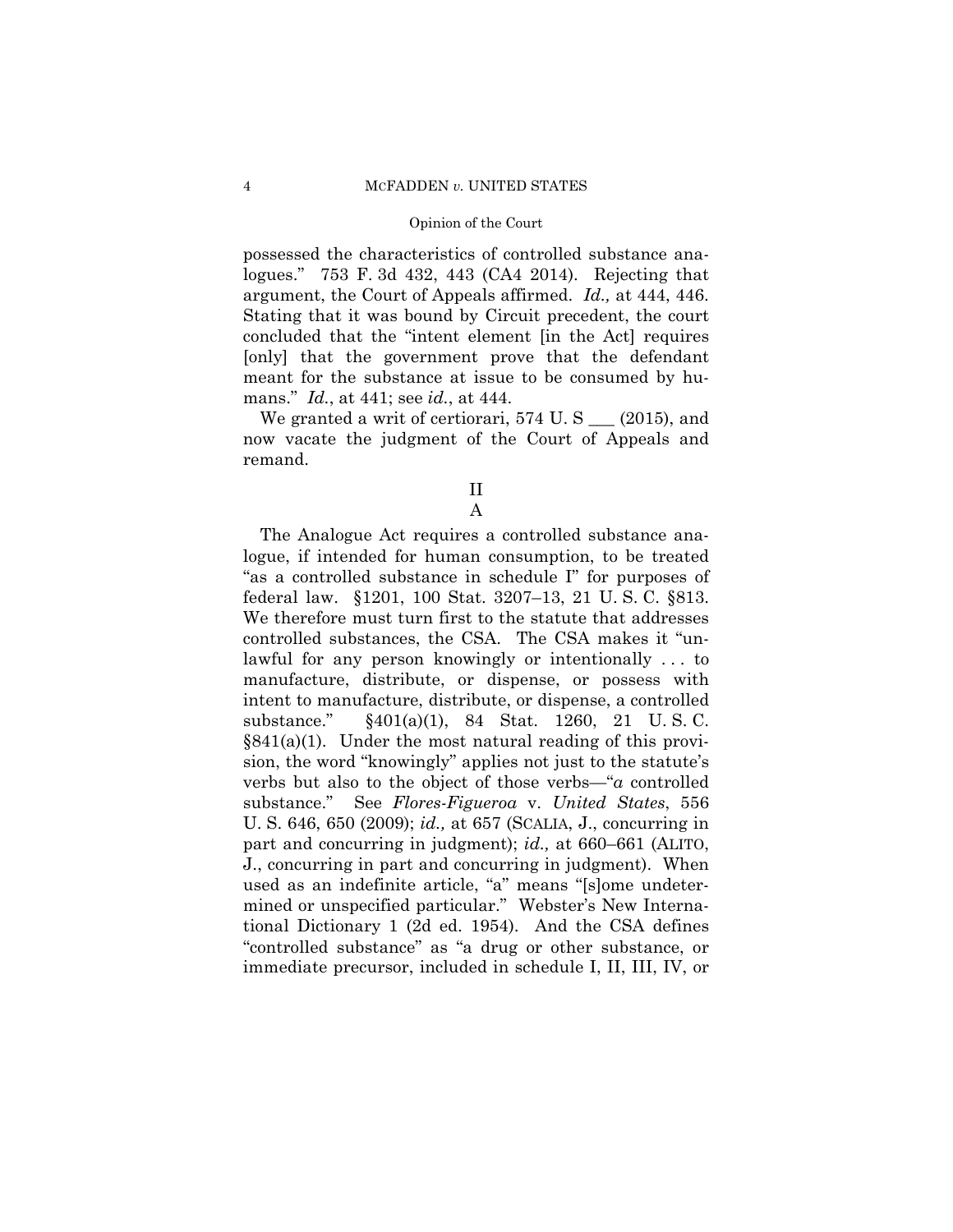V." §802(6) (internal quotation marks omitted). The ordinary meaning of §841(a)(1) thus requires a defendant to know only that the substance he is dealing with is some unspecified substance listed on the federal drug schedules. The Courts of Appeals have recognized as much. See, *e.g., United States* v. *Andino*, 627 F. 3d 41, 45–46 (CA2 2010); *United States* v. *Gamez-Gonzalez*, 319 F. 3d 695, 699 (CA5 2003); *United States* v. *Martinez*, 301 F. 3d 860, 865 (CA7 2002).

That knowledge requirement may be met by showing that the defendant knew he possessed a substance listed on the schedules, even if he did not know which substance it was. Take, for example, a defendant whose role in a larger drug organization is to distribute a white powder to customers. The defendant may know that the white powder is listed on the schedules even if he does not know precisely what substance it is. And if so, he would be guilty of knowingly distributing "a controlled substance."

The knowledge requirement may also be met by showing that the defendant knew the identity of the substance he possessed. Take, for example, a defendant who knows he is distributing heroin but does not know that heroin is listed on the schedules, 21 CFR §1308.11 (2014). Because ignorance of the law is typically no defense to criminal prosecution, *Bryan* v. *United* States, 524 U. S. 184, 196 (1998), this defendant would also be guilty of knowingly distributing "a controlled substance."1

<sup>1</sup>The Courts of Appeals have held that, as with most *mens rea* requirements, the Government can prove the requisite mental state through either direct evidence or circumstantial evidence. Direct evidence could include, for example, past arrests that put a defendant on notice of the controlled status of a substance. *United States* v. *Abdulle*, 564 F. 3d 119, 127 (CA2 2009). Circumstantial evidence could include, for example, a defendant's concealment of his activities, evasive behavior with respect to law enforcement, knowledge that a particular substance produces a "high" similar to that produced by controlled substances, and knowledge that a particular substance is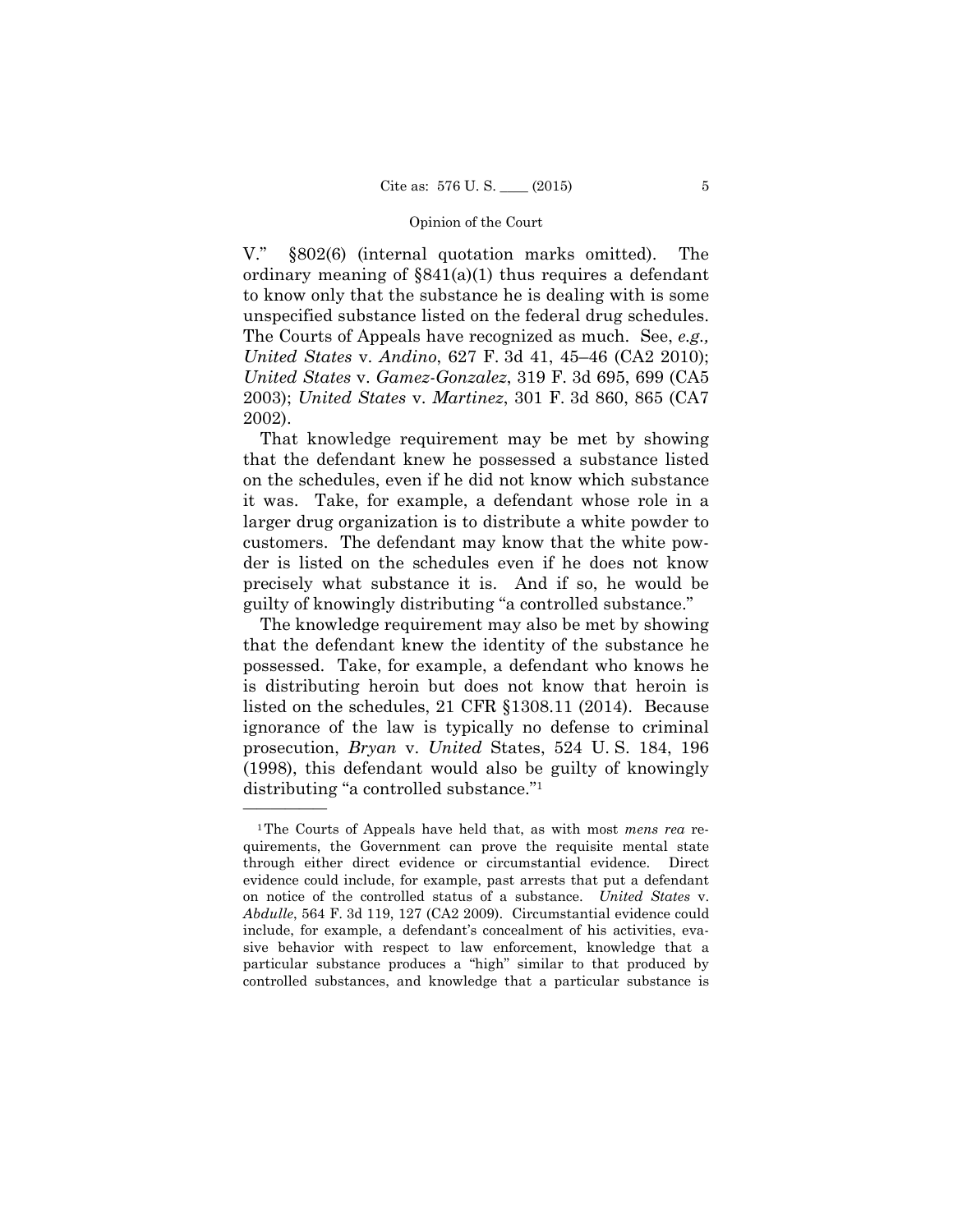The Analogue Act extends the framework of the CSA to analogous substances. 21 U. S. C. §813. The Act defines a "controlled substance analogue" as a substance:

"(i) the chemical structure of which is substantially similar to the chemical structure of a controlled substance in schedule I or II;

"(ii) which has a stimulant, depressant, or hallucinogenic effect on the central nervous system that is substantially similar to or greater than the stimulant, depressant, or hallucinogenic effect on the central nervous system of a controlled substance in schedule I or II; or

"(iii) with respect to a particular person, which such person represents or intends to have a stimulant, depressant, or hallucinogenic effect on the central nervous system that is substantially similar to or greater than the stimulant, depressant, or hallucinogenic effect on the central nervous system of a controlled substance in schedule I or II." §802(32)(A).

It further provides, "A controlled substance analogue shall, to the extent intended for human consumption, be treated, for the purposes of any Federal law as a controlled substance in schedule I." §813.

The question in this case is how the mental state requirement under the CSA for knowingly manufacturing, distributing, or possessing with intent to distribute "a controlled substance" applies when the controlled substance is in fact an analogue. The answer begins with  $§841(a)(1)$ , which expressly requires the Government to prove that a defendant knew he was dealing with "a controlled substance." The Analogue Act does not alter that provision, but rather instructs courts to treat controlled

 subject to seizure at customs. *United States* v. *Ali*, 735 F. 3d 176, 188– 189 (CA4 2013). The Government presented such circumstantial evidence in this case, and neither party disputes that this was proper.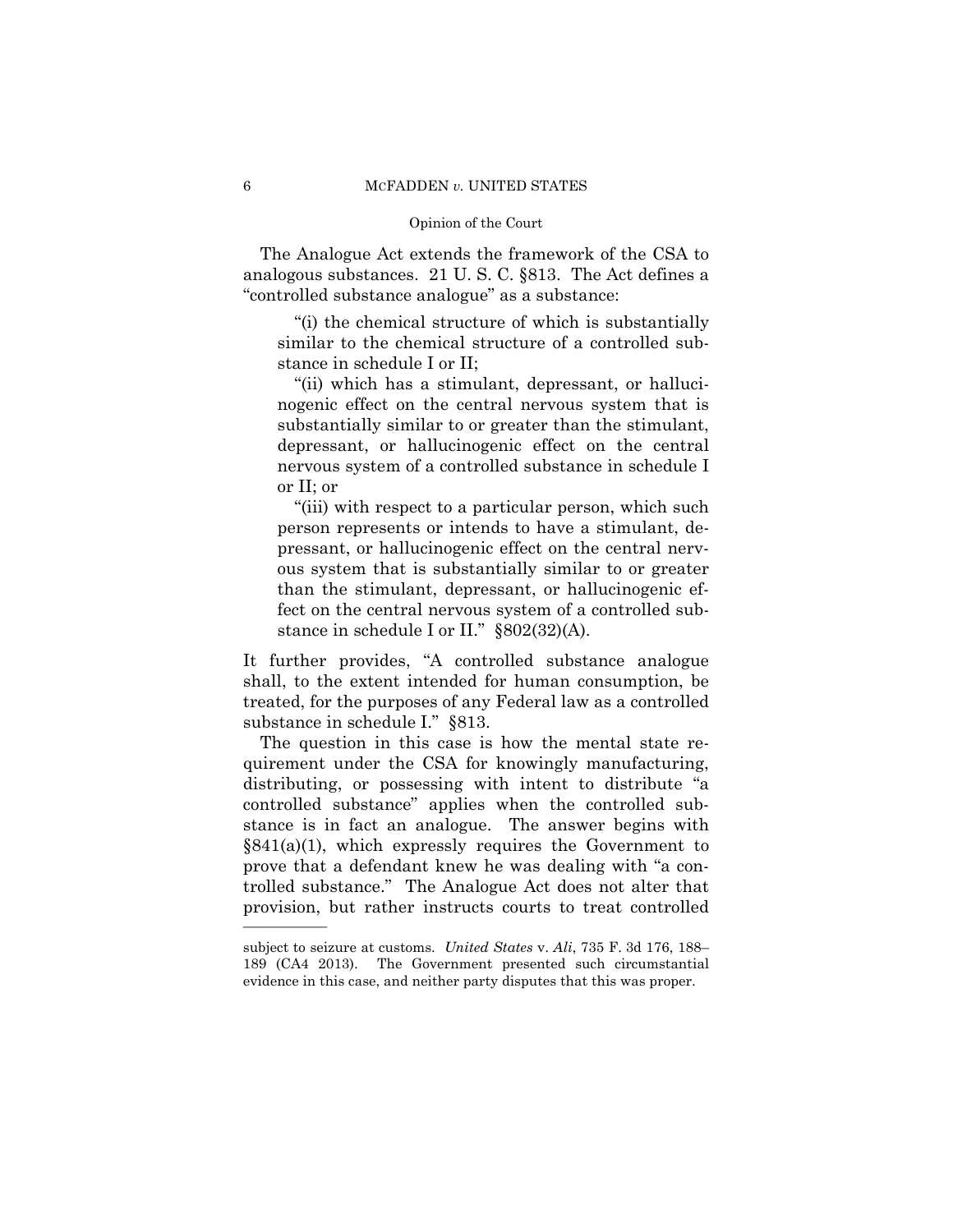substance analogues "as . . . controlled substance[s] in schedule I." §813. Applying this statutory command, it follows that the Government must prove that a defendant knew that the substance with which he was dealing was "a controlled substance," even in prosecutions involving an analogue.2

That knowledge requirement can be established in two ways. First, it can be established by evidence that a defendant knew that the substance with which he was dealing is some controlled substance—that is, one actually listed on the federal drug schedules or treated as such by operation of the Analogue Act—regardless of whether he knew the particular identity of the substance. Second, it can be established by evidence that the defendant knew the specific analogue he was dealing with, even if he did not know its legal status as an analogue. The Analogue Act defines a controlled substance analogue by its features, as a substance "the chemical structure of which is substantially similar to the chemical structure of a controlled substance in schedule I or II"; "which has a stimulant, depressant, or hallucinogenic effect on the central nervous system that is substantially similar to or greater than" the effect of a controlled substance in schedule I or II; or which is represented or intended to have that effect with respect to a particular person.  $\S 802(32)(A)$ . A defendant who possesses a substance with knowledge of

<sup>2</sup>The Government has accepted for the purpose of this case that it must prove two elements to show that a substance is a controlled substance analogue under the definition in §802(32)(A): First, that an alleged analogue is substantially similar in chemical structure to a controlled substance, §802(32)(A)(i). Second, that an alleged analogue either has, or is represented or intended to have, a stimulant, depressant, hallucinogenic effect on the central nervous system that is substantially similar to that of a controlled substance,  $\S$  $802(32)(A)(ii)$ , (iii). Brief for United States 3. Because we need not decide in this case whether that interpretation is correct, we assume for the sake of argument that it is.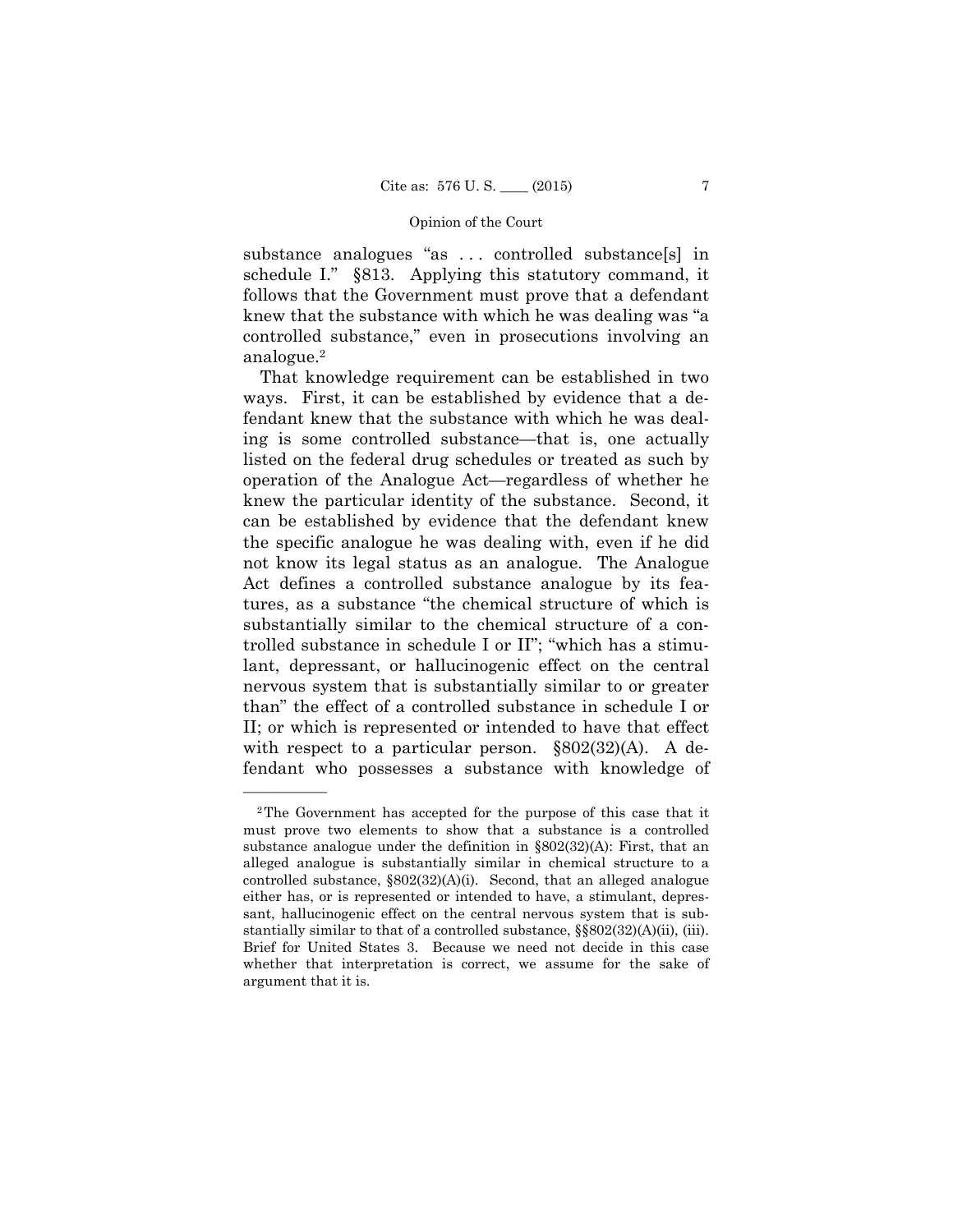those features knows all of the facts that make his conduct illegal, just as a defendant who knows he possesses heroin knows all of the facts that make his conduct illegal. A defendant need not know of the existence of the Analogue Act to know that he was dealing with "a controlled substance."

B

The Court of Appeals did not adhere to §813's command to treat a controlled substance analogue "as a controlled substance in schedule I," and, accordingly, it did not apply the mental-state requirement in  $\S 841(a)(1)$ . Instead, it concluded that the only mental state requirement for prosecutions involving controlled substance analogues is the one in §813—that the analogues be "intended for human consumption." 753 F. 3d, at 436 (citing *United States* v. *Klecker*, 348 F. 3d 69, 71 (CA4 2003)). Because that interpretation is inconsistent with the text and structure of the statutes, we decline to adopt it.

Unsurprisingly, neither the Government nor McFadden defends the Court of Appeals' position. But their alternative interpretations fare no better. The Government agrees that the knowledge requirement in  $\S 841(a)(1)$ applies to prosecutions involving controlled substance analogues, yet contends that it is met if the "defendant knew he was dealing with an illegal or regulated substance" under some law. Brief for United States 15. Section 841(a)(1), however, requires that a defendant knew he was dealing with "a controlled substance." That term includes only those drugs listed on the federal drug schedules or treated as such by operation of the Analogue Act. §§802(6), 813. It is not broad enough to include all substances regulated by any law.3

<sup>3</sup>Although the Government must prove that a defendant knew that the substance in question was "a controlled substance" under federal law, the Government need not introduce direct evidence of such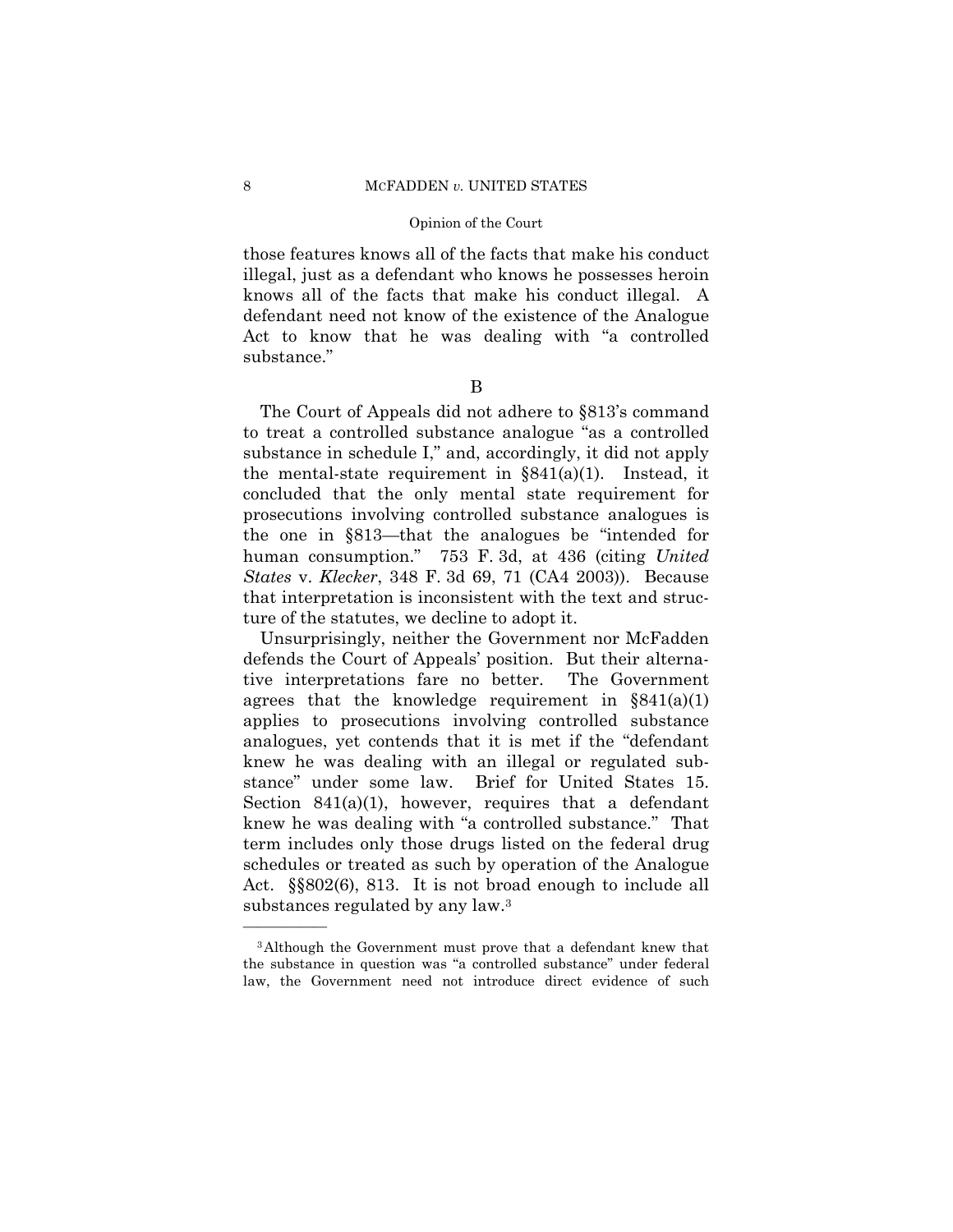For his part, McFadden contends that, in the context of analogues, knowledge of "a controlled substance" can *only* be established by knowledge of the characteristics that make a substance an "analogue" under the Act. In support of that argument, he relies heavily on our conclusion in *Staples* v. *United States*, 511 U. S. 600 (1994), that a statute making it "'unlawful for any person . . . to receive or possess a firearm which is not registered to him in the National Firearms Registration and Transfer Record,'" *id.,*  at 605 (quoting 26 U. S. C. §5861(d)), required proof that a defendant "knew of the features of his AR–15 that brought it within the scope of the Act," 511 U. S., at 619. McFadden reasons by analogy that a defendant convicted under  $\S 841(a)(1)$  must also know the features of the substance that brought it within the scope of the Analogue Act. But that position ignores an important textual distinction between §841(a)(1) and the statute at issue in *Staples*. The statute at issue in *Staples* defined "a firearm" by its physical features such as the length of its barrel and its capacity to shoot more than one shot with a single function of the trigger. Unlike those physical features that brought the firearm "within the scope of" that statute, the feature of a substance "that br[ings] it within the scope of"  $\S 841(a)(1)$  is the fact that it is "controlled."  $\S 802(6)$ . Knowledge of *that* fact can be established in the two ways previously discussed: either by knowledge that a substance is listed or treated as listed by operation of the Analogue Act, §§802(6), 813, or by knowledge of the physical characteristics that give rise to that treatment.

 evidence of that knowledge. See n. 1, *supra*. In such cases, it will be knowledge. As with prosecutions involving substances actually listed on the drug schedules, the Government may offer circumstantial left to the trier of fact to determine whether the circumstantial evidence proves that the defendant knew that the substance was a controlled substance under the CSA or Analogue Act, as opposed to under any other federal or state laws.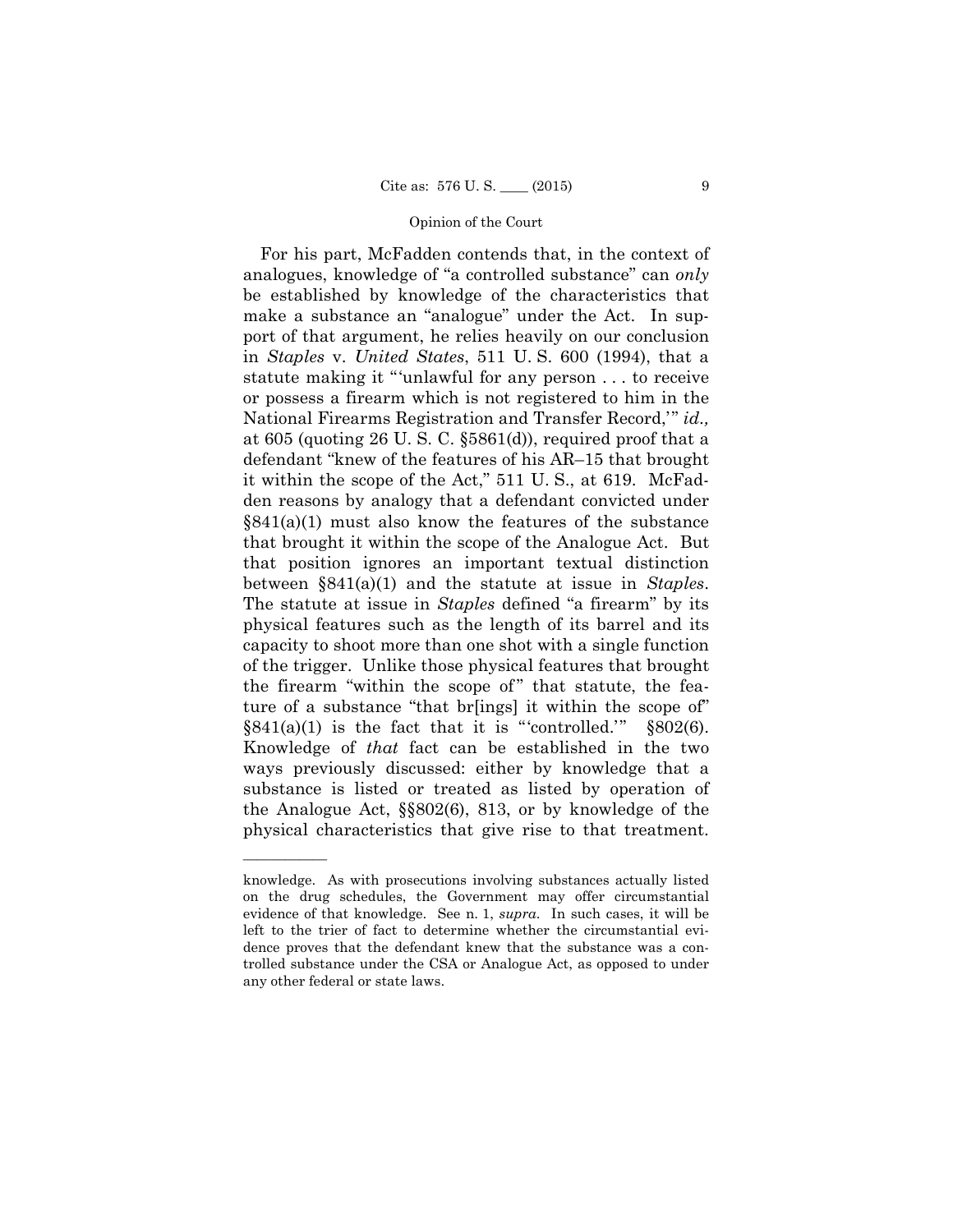*Supra,* at 7.

 interpretation of an unambiguous statute such as this one. McFadden also invokes the canon of constitutional avoidance, arguing that we must adopt his interpretation of the statute lest it be rendered unconstitutionally vague. But that argument fails on two grounds. Under our precedents, this canon "is a tool for choosing between competing plausible interpretations of a provision." *Warger* v. *Shauers*, 574 U. S. \_\_\_, \_\_\_ (2014) (slip op., at 10) (internal quotation marks omitted). It "has no application" in the See *ibid.* (internal quotation marks omitted). Even if this statute were ambiguous, McFadden's argument would falter. Under our precedents, a scienter requirement in a statute "alleviate[s] vagueness concerns," "narrow[s] the scope of the [its] prohibition[,] and limit[s] prosecutorial discretion." *Gonzales* v. *Carhart*, 550 U. S. 124, 149, 150 (2007). The scienter requirement in this statute does not, as McFadden suggests, render the statute vague. Moreover, to the extent McFadden suggests that the substantial similarity test for defining analogues is itself indeterminate, his proposed alternative scienter requirement would do nothing to cure that infirmity.

III

The District Court's instructions to the jury did not fully convey the mental state required by the Analogue Act. The jury was instructed only that McFadden had to "knowingly and intentionally distribut[e] a mixture or substance that has an actual, intended, or claimed stimulant, depressant, or hallucinogenic effect on the central nervous system" substantially similar to that of a controlled substance. App. 40.

The Government contends that any error in the jury instructions was harmless because no rational jury could have concluded that McFadden was unaware that the substances he was distributing were controlled. We have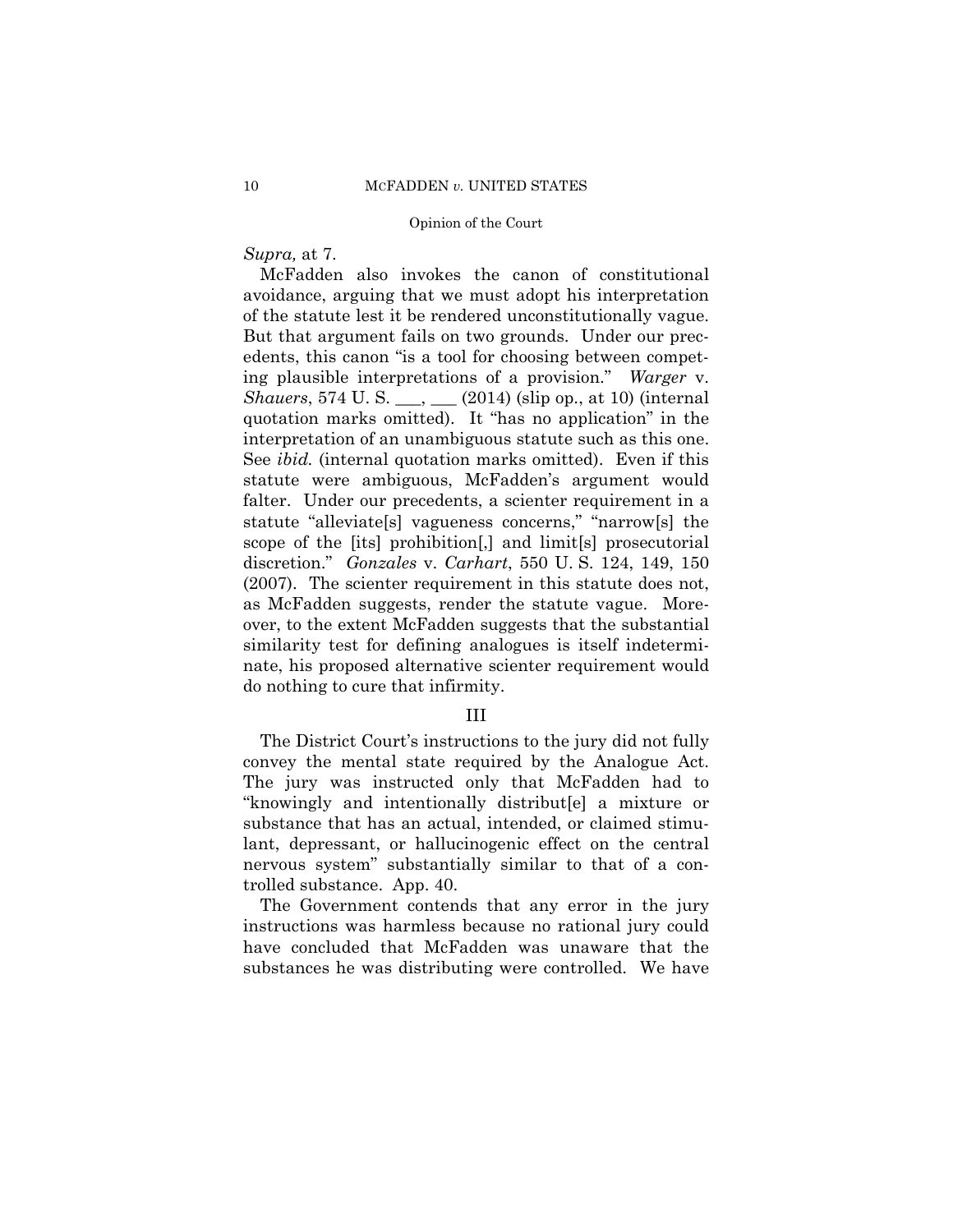recognized that even the omission of an element from a jury charge is subject to harmless-error analysis. *Neder* v. *United States*, 527 U. S. 1, 15 (1999). Because the Court of Appeals did not address that issue, we remand for that court to consider it in the first instance.

\* \* \*

For the foregoing reasons, we vacate the judgment of the Court of Appeals and remand the case for further proceedings consistent with this opinion.

*It is so ordered.*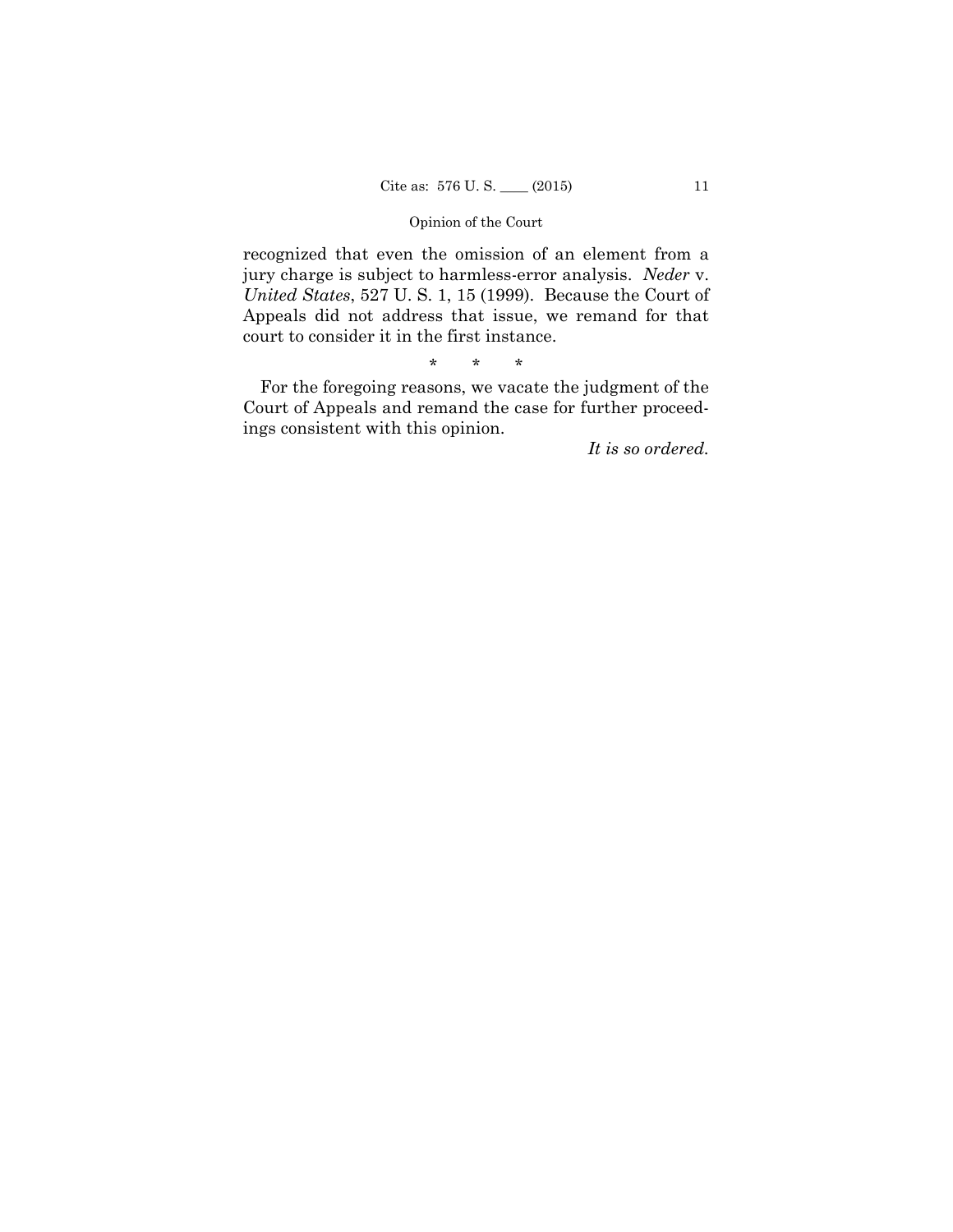Opinion of ROBERTS, C. J.

## $\frac{1}{2}$  , where  $\frac{1}{2}$ **SUPREME COURT OF THE UNITED STATES**

#### $\frac{1}{2}$  ,  $\frac{1}{2}$  ,  $\frac{1}{2}$  ,  $\frac{1}{2}$  ,  $\frac{1}{2}$  ,  $\frac{1}{2}$ No. 14–378

## STEPHEN DOMINICK MCFADDEN, PETITIONER *v.* UNITED STATES

## ON WRIT OF CERTIORARI TO THE UNITED STATES COURT OF APPEALS FOR THE FOURTH CIRCUIT

[June 18, 2015]

CHIEF JUSTICE ROBERTS, concurring in part and concurring in the judgment.

I join the Court's opinion, except to the extent that it says the Government can satisfy the mental state requirement of Section  $841(a)(1)$  "by showing that the defendant knew the identity of the substance he possessed." *Ante*, at 5. Section 841(a)(1) makes it "unlawful for any person knowingly . . . to manufacture, distribute, or dispense . . . a controlled substance." As the Court points out, the word "knowingly" applies "not just to the statute's verbs, but also to the object of those verbs—'a controlled substance." *Ante*, at 4 (emphasis deleted). That suggests that a defendant needs to know more than the identity of the substance; he needs to know that the substance is *controlled*. See, *e.g.*, *United States* v. *Howard*, 773 F. 3d 519, 526 (CA4 2014); *United States* v. *Washington*, 596 F. 3d 926, 944 (CA8 2010); *United States* v. *Rogers*, 387 F. 3d 925, 935 (CA7 2004).

In cases involving well-known drugs such as heroin, a defendant's knowledge of the identity of the substance can be compelling evidence that he knows the substance is controlled. See *United States* v. *Turcotte*, 405 F. 3d 515, 525 (CA7 2005). But that is not necessarily true for lesser known drugs. A pop quiz for any reader who doubts the point: Two drugs—dextromethorphan and hydrocodone—